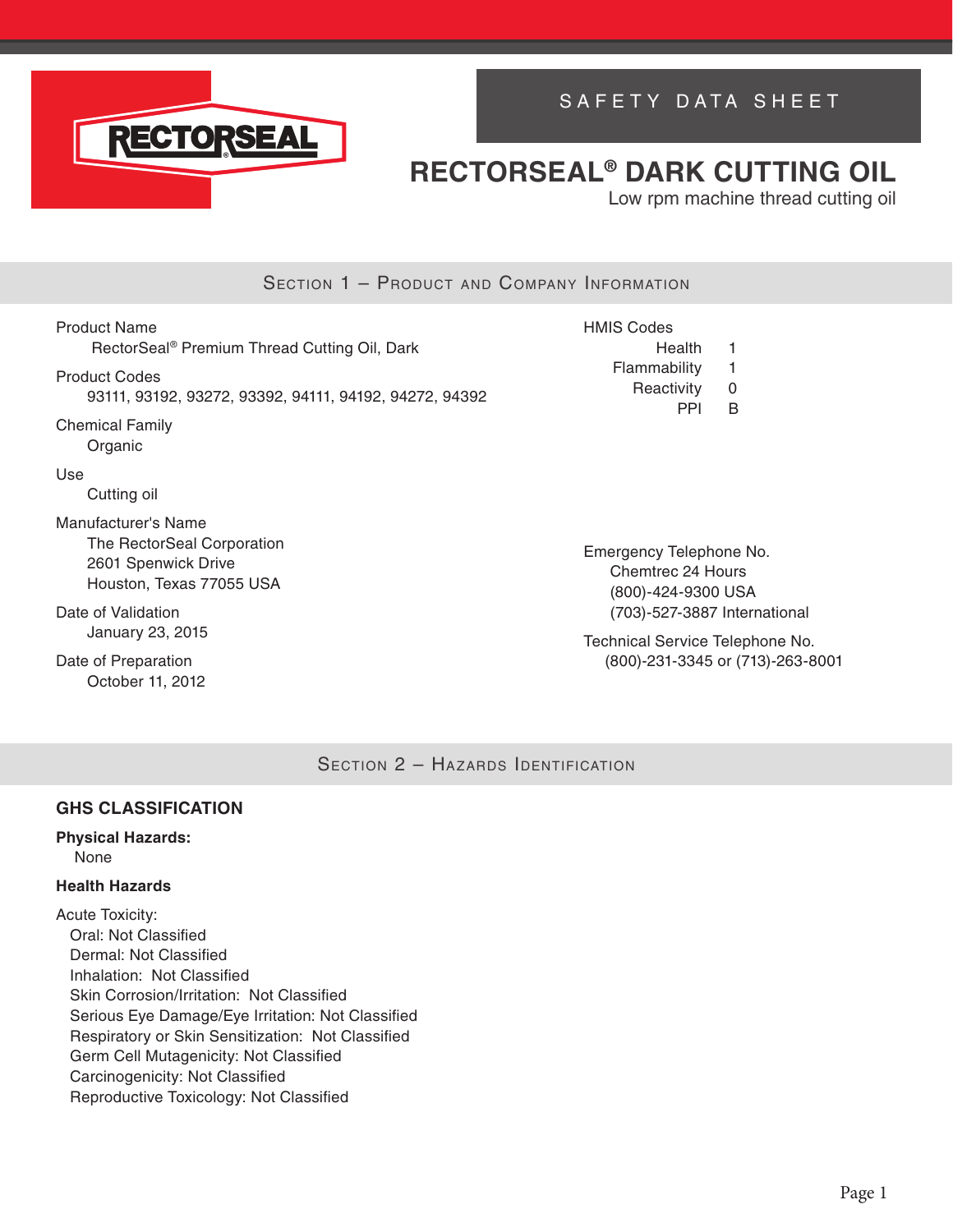Target Organ Systemic Toxicity - Single Exposure: Not Classified Target Organ Systemic Toxicity - Repeated Exposure: Not Classified

Aspiration Toxicity: Not Classified

### **GHS Label elements, including precautionary statements**



GHS08: Aspiration Toxicity/Health Hazard Signal Word: **Warning**

Hazard statement(s)

- H320 Causes eye irritation.
- H361 Suspected of damaging fertility or the unborn child.

Precautionary statement(s)

P281 - Use personal protective equipment as required. P305 + P351 + P338 IF IN EYES: Rinse cautiously with water for several minutes. Remove contact lenses, if present and easy to do. Continue rinsing.

### **Summary Of Acute Hazards**

None known.

### **Route Of Exposure, Signs And Symptoms**

INHALATION None known.

EYE CONTACT Irritation, watering may occur.

SKIN CONTACT None known.

INGESTION May cause nausea and vomiting. Not expected to produce toxic effects.

### SUMMARY OF CHRONIC HAZARDS

None known.

## MEDICAL CONDITIONS AGGRAVATED BY EXPOSURE

None known.

Section 3 – Composition/Information on Ingredients

| Ingredient:           | Base Oil   |
|-----------------------|------------|
| Percentage By Weight: | >99        |
| <b>CAS Number:</b>    | 64742-53-6 |
| EC#                   | 265-156-6  |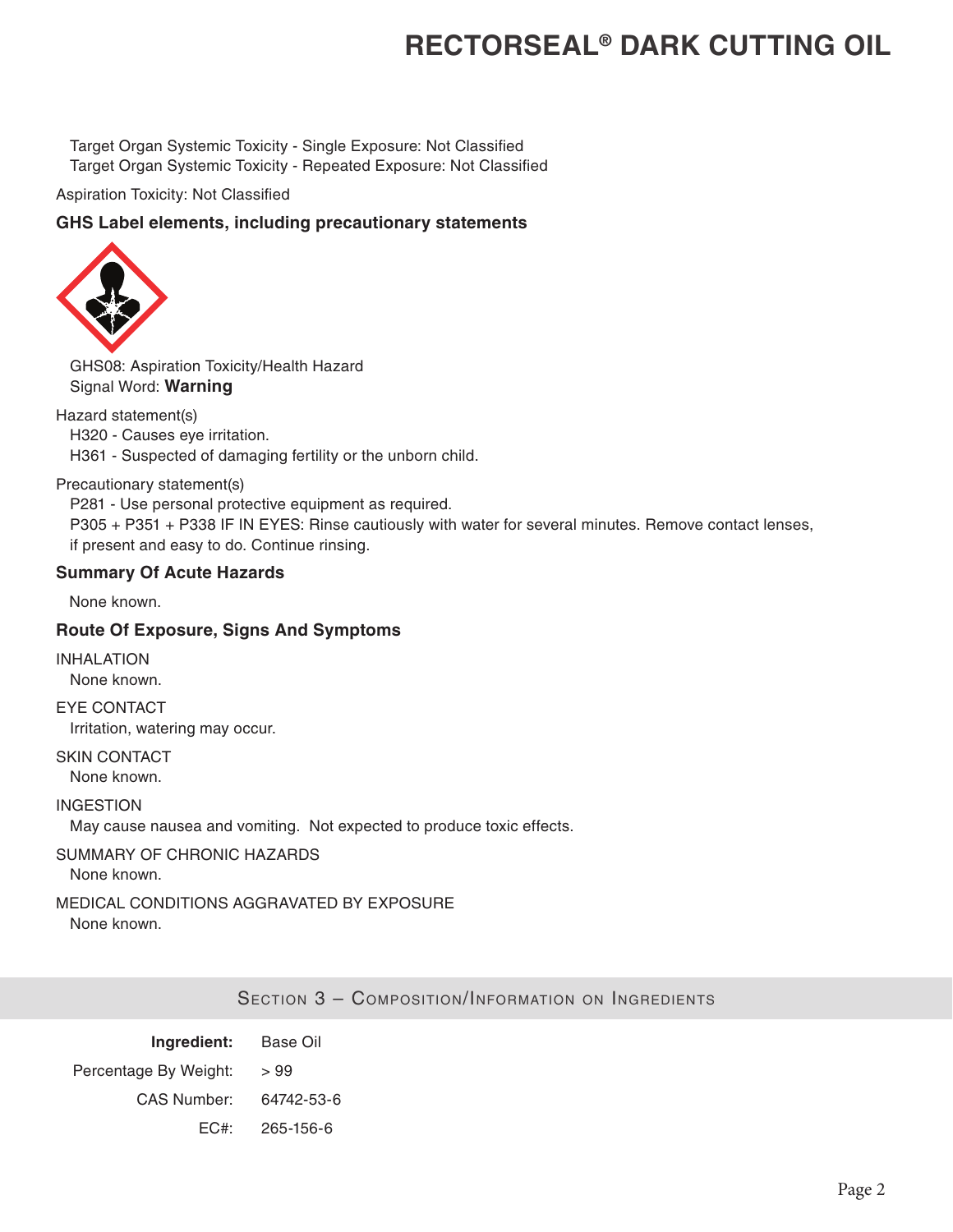## Section 4 – First Aid Measures

| If inhaled:                                                  | or label at hand.                                                                                                                                                                                                                                                                         | Remove victim to fresh air and keep at rest in a position comfortable for breathing. In case<br>of breathing difficulties administer oxygen. In case of irregular breathing or respiratory<br>arrest provide artificial respiration. If medical advice is needed, have product container |
|--------------------------------------------------------------|-------------------------------------------------------------------------------------------------------------------------------------------------------------------------------------------------------------------------------------------------------------------------------------------|------------------------------------------------------------------------------------------------------------------------------------------------------------------------------------------------------------------------------------------------------------------------------------------|
| If on skin:                                                  | After contact with skin, take off immediately all contaminated clothing, and wash<br>immediately with plenty of water. Rinse thoroughly with plenty of water for at least<br>20 minutes and take medical advice. If medical advice is needed, have product container<br>or label at hand. |                                                                                                                                                                                                                                                                                          |
| If in eyes:                                                  | Rinse immediately and plentifully with water, also under the eyelids, for at least 20 minutes.<br>Seek immediate medical advice. If medical advice is needed, have product container or<br>label at hand.                                                                                 |                                                                                                                                                                                                                                                                                          |
| If swallowed:                                                | Do not induce vomiting: seek medical advice immediately and show this container label. If<br>swallowed, rinse mouth with water (only if the person is conscious). Drink plenty of water.                                                                                                  |                                                                                                                                                                                                                                                                                          |
| Most important symptoms and effects, both acute and delayed: |                                                                                                                                                                                                                                                                                           |                                                                                                                                                                                                                                                                                          |
|                                                              | Symptoms/injuries after inhalation:                                                                                                                                                                                                                                                       | Harmful by inhalation. Inhalation of airborne droplets or aerosols may<br>cause irritation of the respiratory tract.                                                                                                                                                                     |
|                                                              | Symptoms/injuries after skin contact:                                                                                                                                                                                                                                                     | Slightly irritating to skin. Prolonged/repetitive skin contact may cause<br>skin defattening or dermatitis.                                                                                                                                                                              |

Symptoms/injuries after eye contact: Slightly irritating to eyes.

Symptoms/injuries after ingestion: Nausea.

Indication of any immediate medical attention and special treatment needed treat symptomatically.

## SECTION 5 - FIRE FIGHTING MEASURES

### **Extinguishing Media**

Foam, dry chemical, carbon dioxide or water fog.

**Special Fire Fighting Procedures:** Wear self-contained breathing apparatus (SCBA) and other protective clothing.

**Unusual Fire And Explosion Hazards:** None known.

Section 6 – Accidental Release Measures

**Steps To Be Taken In Case Material Is Released Or Spilled:** Keep people away. Wear chemical protective clothing. Sweep up and place in an appropriate chemical waste container for disposal.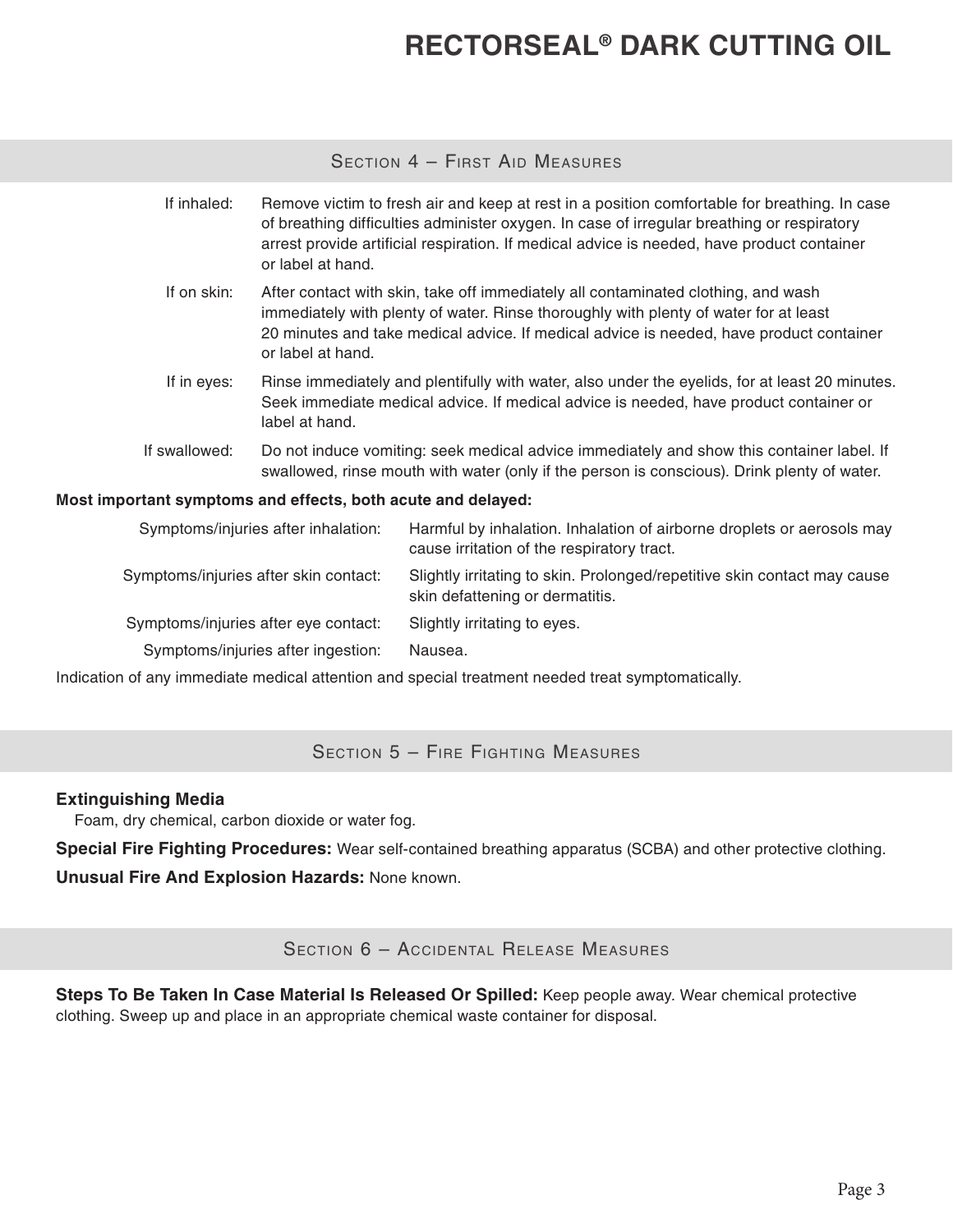SECTION 7 - HANDLING AND STORAGE

**Precautions To Be Taken In Handling And Storing:** Keep container closed and upright when not in use.

**Other Precautions:** Avoid prolonged or repeated contact with skin or clothing. Empty containers may contain residues; treat as if full andobserve all products precautions. Do not reuse empty containers.

KEEP OUT OF REACH OF CHILDREN.

SECTION 8 - EXPOSURE CONTROLS/PERSONAL PROTECTION

**Respiratory Protection (Specify Type):** None required.

**Ventilation − Local Exhaust:** N/A

**Special:** N/A

**Mechanical (General):** N/A

**Other:** N/A

**Protective Gloves:** Wear rubber gloves.

**Eye Protection:** Safety glasses (ANSI Z-87.1 or equivalent)

**Other Protective Clothing Or Equipment:** Coveralls recommended.

**Work/Hygienic Practices:** Where use can result in skin contact, wash exposed areas thoroughly before eating, drinking, smoking, or leaving work area. Launder contaminated clothing before reuse.

## Section 9 – Physical and Chemical Properties

| Boiling point:<br>Specific gravity $(H20 = 1)$ :                                | $>$ 500°F (260°C) @ 760 mmHg<br>0.92 |
|---------------------------------------------------------------------------------|--------------------------------------|
| Vapor pressure (mmHg):                                                          | N/D                                  |
| Melting point:                                                                  | N/A                                  |
| Vapor Density ( $Air = 1$ ):                                                    | N/D                                  |
| Evaporation rate (Ethyl Acetate = 1):                                           | N/A                                  |
| Appearance/Odor:                                                                | Amber/Mild petroleum odor            |
| Solubility in water:                                                            | Insoluble                            |
| Volatile Organic Compounds (VOC) Content<br>(theoretical percentage by weight): | 0% or $(0 g/L)$                      |
| Flash point:                                                                    | > 284°F (140°C) SETA CC              |
| Lower explosion limit:                                                          | N/D                                  |
| Upper explosion limit:                                                          | N/D                                  |
|                                                                                 |                                      |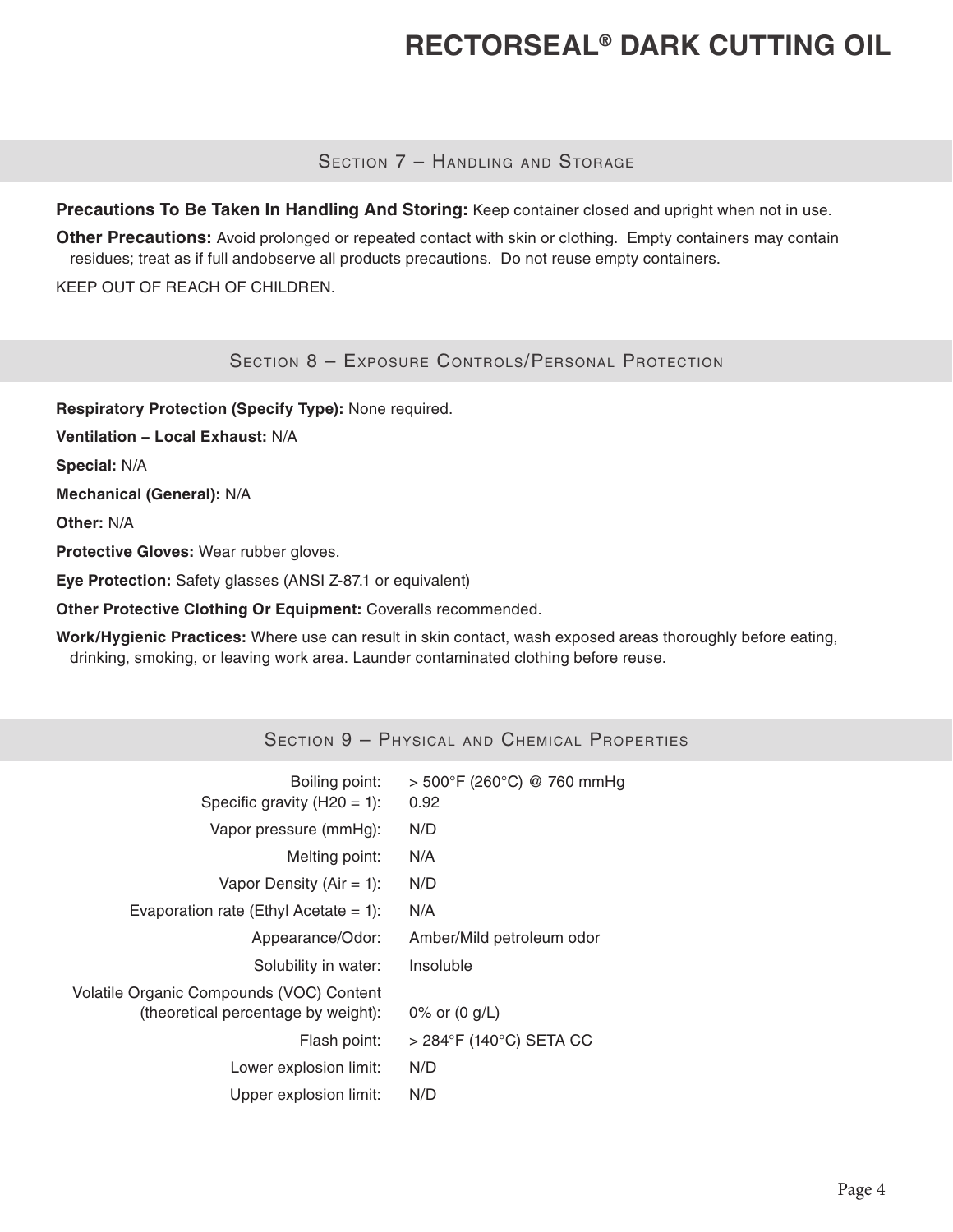### SECTION 10 - STABILITY AND REACTIVITY

**Stability:** Stable

**Conditions To Avoid:** None known.

**Incompatibility (Materials To Avoid):** None known.

**Hazardous Decomposition Products:** CO, CO<sub>2</sub> and fragmented hydrocarbons.

**Hazardous Polymerization:** Will not occur.

SECTION 11 - TOXICOLOGY INFORMATION

### **Chronic Health Hazards**

No ingredient in this product is an IARC, NTP or OSHA listed carcinogen.

Toxicology Data

Ingredient Name

| <b>Base Oil</b>        |     |
|------------------------|-----|
| Oral-Rat LD50:         | N/D |
| Inhalation-Human LC50: | N/D |

SECTION 12 - ECOLOGICAL INFORMATION

### **Ecological Data**

| Ingredient Name:                   | <b>Base Oil</b> |
|------------------------------------|-----------------|
| Food Chain Concentration Potential | N/A             |
| <b>Waterfowl Toxicity</b>          | N/A             |
| <b>BOD</b>                         | N/A             |
| <b>Aquatic Toxicity</b>            | N/A             |

SECTION 13 - DISPOSAL CONSIDERATIONS

**Waste Classification:** Non-regulated waste oil

**Disposal Method:** Used oil recycler

Waste from this product is not considered hazardous as defined under the Resource Conservation and Recovery Act (RCRA) 40 CFR 261. Dispose of in accordance with federal, state, and local regulation regarding pollution.